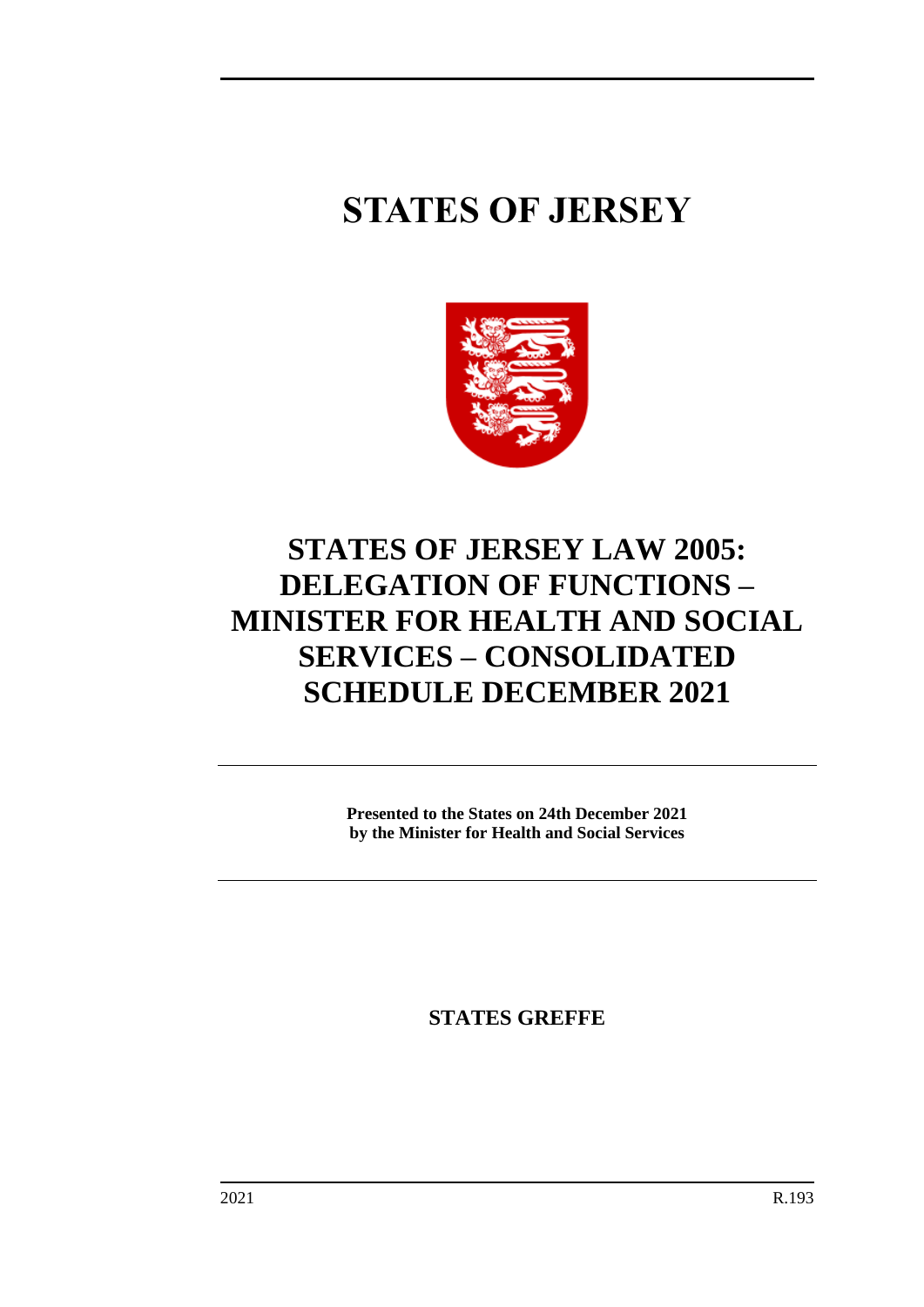#### **REPORT**

On 23 December 2021, the Minister for Health and Social Services made a Ministerial Decision delegating certain of his functions under Articles 28, 30 and 30A of the [States](https://www.jerseylaw.je/laws/unofficialconsolidated/Pages/16.800.aspx)  [of Jersey Law 2005](https://www.jerseylaw.je/laws/unofficialconsolidated/Pages/16.800.aspx) (see Decision reference MD-HSS-2021-0043, available at [www.gov.je\)](http://www.gov.je/).

The terms of the delegations, and the legislation under which those delegations were made, were recorded in a Report attached to the Ministerial Decision, as shown in the following Appendices: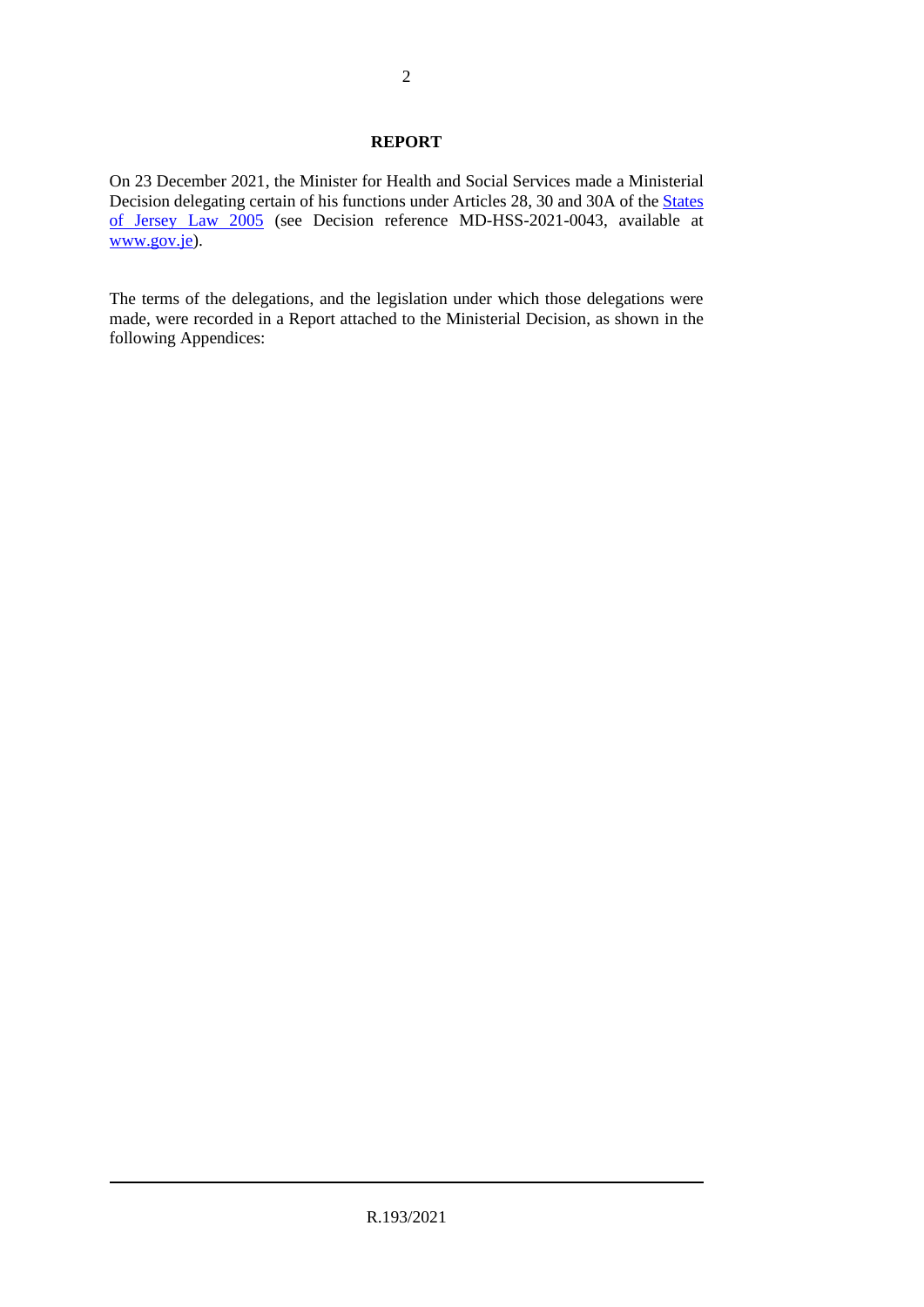# **Appendix 1**

## **HEALTH AND COMMUNITY SERVICES DEPARTMENT DELEGATED FUNCTIONS – STATUTORY December 2021**

| <b>ASSISTANT MINISTERS</b> |                                                                                                                                                                                                                                              |
|----------------------------|----------------------------------------------------------------------------------------------------------------------------------------------------------------------------------------------------------------------------------------------|
| 1.                         |                                                                                                                                                                                                                                              |
| <b>Legislation</b>         | Article 28 States of Jersey Law 2005                                                                                                                                                                                                         |
| <b>Delegate</b>            | <b>Assistant Ministers</b>                                                                                                                                                                                                                   |
| <b>Functions Delegated</b> | All the functions conferred upon or vested in the Minister                                                                                                                                                                                   |
|                            | To deputise for the Minister for Health and Social Services<br>in his absence.                                                                                                                                                               |
|                            | The delegation provides flexibility, particularly in the event<br>of the Minister being off-Island or being indisposed.                                                                                                                      |
| <b>Scope of Delegation</b> | All the functions conferred upon or vested in the Minister.                                                                                                                                                                                  |
|                            | This includes the power to make enactments. However, in<br>accordance with Article 28 (1A) of the States of Jersey Law<br>2005, the Minister has not delegated any function the<br>delegation of which is wholly prohibited by an enactment. |

| 2.                         |                                                                                                                                                                                                                                                                                                                                                                                                                                                                                      |
|----------------------------|--------------------------------------------------------------------------------------------------------------------------------------------------------------------------------------------------------------------------------------------------------------------------------------------------------------------------------------------------------------------------------------------------------------------------------------------------------------------------------------|
| <b>Legislation</b>         | Article 28 States of Jersey Law 2005                                                                                                                                                                                                                                                                                                                                                                                                                                                 |
| <b>Delegate</b>            | Assistant Minister (the Deputy of St John) – Adult Mental                                                                                                                                                                                                                                                                                                                                                                                                                            |
|                            | <b>Health Services</b>                                                                                                                                                                                                                                                                                                                                                                                                                                                               |
| <b>Functions</b>           | Certain political oversight functions relating to adult mental                                                                                                                                                                                                                                                                                                                                                                                                                       |
| <b>Delegated</b>           | health services                                                                                                                                                                                                                                                                                                                                                                                                                                                                      |
| <b>Scope of Delegation</b> | To include all areas relating to adult mental health services,<br>including strategic planning, operational delivery and<br>management of the associated workforce. In relation to this<br>specific area of responsibility only, the Assistant Minister<br>would also be able to lodge Propositions, make statements<br>and respond to ministerial questions. He would also be able<br>to sign Ministerial decisions relating to the business areas<br>under these responsibilities. |
|                            | As the Minister retains political oversight for all Health and<br>Community Services business, he would expect to be fully<br>briefed on developments in these delegated areas.<br>The Minister would reserve decision-making powers in three                                                                                                                                                                                                                                        |
|                            | areas that relate to the delegated responsibility:                                                                                                                                                                                                                                                                                                                                                                                                                                   |
|                            | The redevelopment of the mental health estate at<br>1.<br>Clinique Pinel and Rosewood House<br>The location of mental health facilities where<br>2.<br>considered in conjunction with the future hospital<br>Ongoing reviews of mental health and capacity<br>3.<br>legislation and the continuing implementation of that<br>legislation.                                                                                                                                            |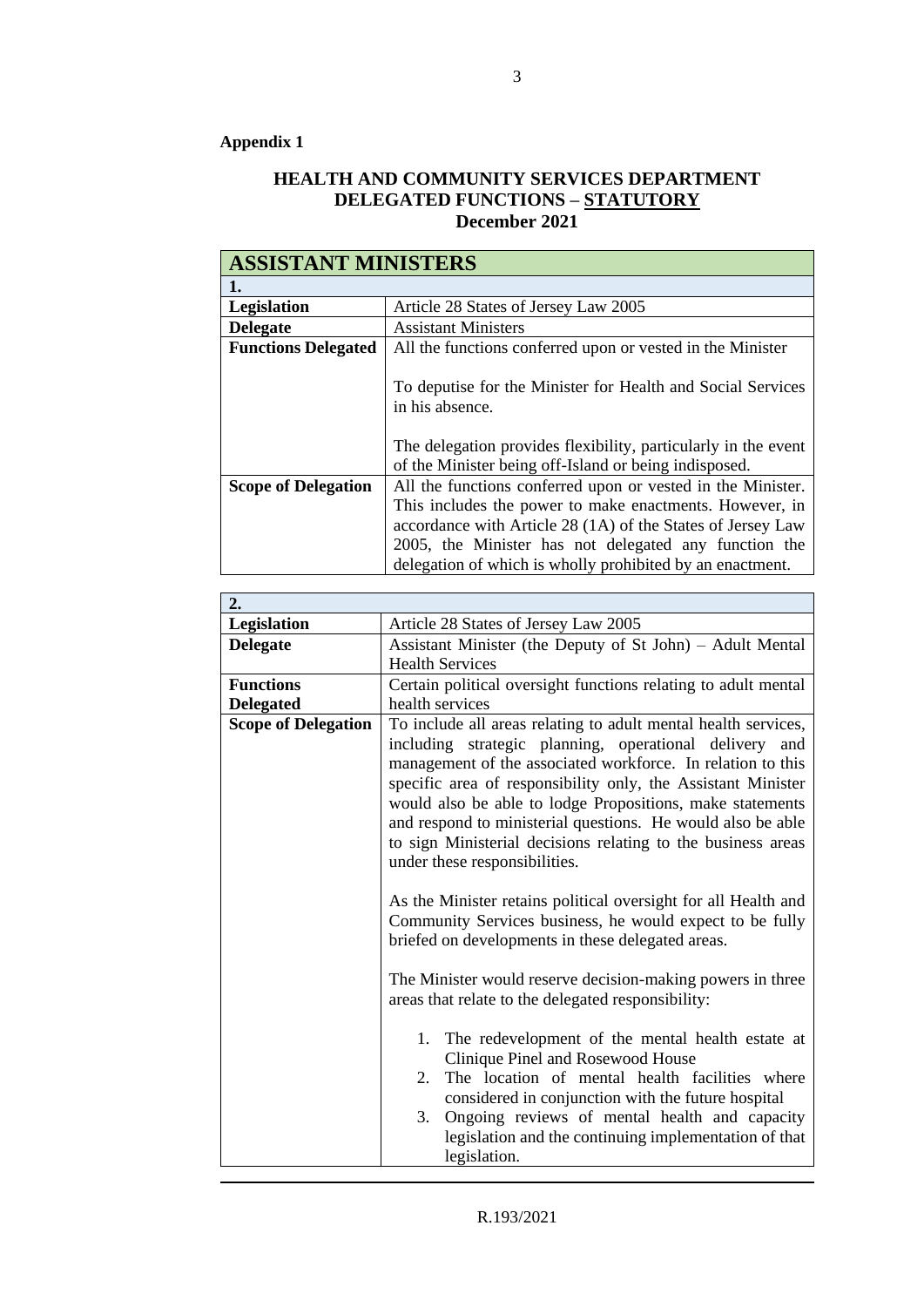| <b>PUBLIC HEALTH</b>       |                                                                                                                                                                                                                                                                                                                                                                                                                                                                                                |
|----------------------------|------------------------------------------------------------------------------------------------------------------------------------------------------------------------------------------------------------------------------------------------------------------------------------------------------------------------------------------------------------------------------------------------------------------------------------------------------------------------------------------------|
| 1.                         |                                                                                                                                                                                                                                                                                                                                                                                                                                                                                                |
| Legislation                | Food Safety (Miscellaneous Provisions) Law 2000                                                                                                                                                                                                                                                                                                                                                                                                                                                |
| <b>Delegate</b>            | Head of Environmental and Consumer Protection or                                                                                                                                                                                                                                                                                                                                                                                                                                               |
|                            | nominated deputy                                                                                                                                                                                                                                                                                                                                                                                                                                                                               |
| <b>Functions</b>           | Article $2 -$ to investigate a complaint, or detect, where no                                                                                                                                                                                                                                                                                                                                                                                                                                  |
| <b>Delegated</b>           | complaint has been made, that a health risk condition is                                                                                                                                                                                                                                                                                                                                                                                                                                       |
|                            | fulfilled with respect to any food business.                                                                                                                                                                                                                                                                                                                                                                                                                                                   |
|                            | Article 3(1), 3(2), 3(3), 3(10), 3(11) – to serve an emergency<br>prohibition notice on the proprietor of the business, to make<br>application to the Royal Court for an emergency prohibition<br>order having first notified the proprietor of the business, to<br>issue a Certificate to the effect that sufficient measures have<br>been taken to secure that the health risk condition is no longer<br>fulfilled and to provide reasons for any decision not to issue<br>such Certificate. |
| <b>Scope of Delegation</b> | To investigate a complaint that the health risk condition is<br>fulfilled with respect to any food business.                                                                                                                                                                                                                                                                                                                                                                                   |
|                            | To cause inspections to be made to detect whether the health<br>risk condition is fulfilled in respect of a food business where<br>no complaint has been made.                                                                                                                                                                                                                                                                                                                                 |
|                            | To consider whether the health risk condition is fulfilled with<br>respect to any food business and, if so satisfied, by an<br>emergency prohibition notice served on the proprietor of the<br>business, impose the appropriate prohibition.<br>To make an application to the Royal Court for an emergency                                                                                                                                                                                     |
|                            | prohibition order and to notify the proprietor of the business<br>of the intention to apply for the order.                                                                                                                                                                                                                                                                                                                                                                                     |
|                            | To issue a Certificate, on application by the proprietor of a<br>food business, to the effect that the Minister is satisfied that<br>the proprietor has taken sufficient measures to secure that the<br>risk condition is no longer fulfilled with respect to the<br>business; or if he determines that the Minister is not so<br>satisfied, to give notice to the proprietor of the reasons for<br>that determination.                                                                        |

| $\overline{2}$ . |                                                                 |
|------------------|-----------------------------------------------------------------|
| Legislation      | Public Health (Vessels and Aircraft (Jersey) Law 1950           |
| <b>Delegate</b>  | Medical Officer of Health or nominated deputy                   |
| <b>Functions</b> | Article $3 -$ to enter any premises, vessel or aircraft for the |
| <b>Delegated</b> | purpose of executing, or superintending the execution of, any   |
|                  | Orders made under this Law.                                     |

| 3.              |                                                                                         |
|-----------------|-----------------------------------------------------------------------------------------|
| Legislation     | Burials and Exhumations (Jersey) Law 2004                                               |
| <b>Delegate</b> | Medical Officer of Health or nominated deputy                                           |
|                 | <b>Functions Delegated</b>   Article $3(1)$ – to inspect any burial ground to ascertain |
|                 | whether Regulations made under Article $2(3)$ have been                                 |
|                 | complied with.                                                                          |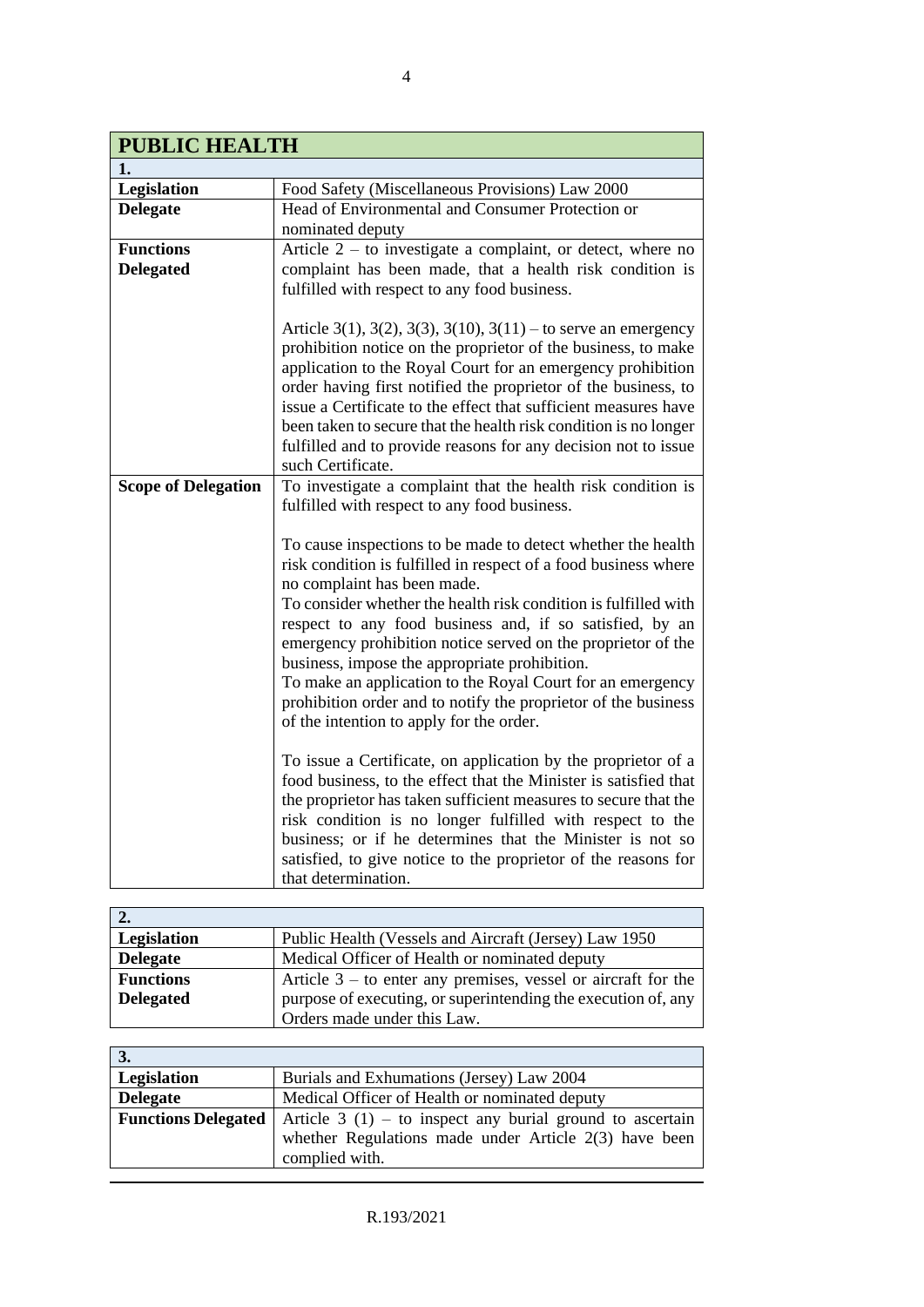| 4.               |                                                         |
|------------------|---------------------------------------------------------|
| Legislation      | WHO International Health Regulations (2005)             |
| <b>Delegate</b>  | Medical Officer of Health or nominated deputy.          |
| <b>Functions</b> | Annex $72(f)$                                           |
| <b>Delegated</b> | - to register General Medical Practices to operate as a |
|                  | designated Yellow Fever Vaccination Centre.             |

| 5.                         |                                                                  |
|----------------------------|------------------------------------------------------------------|
| Legislation                | Drainage (Jersey) Law 2005                                       |
| <b>Delegate</b>            | Head of Environmental and Consumer Protection or                 |
|                            | nominated deputy                                                 |
| <b>Functions</b>           | Article 15 $(2)$ – to act as the point of consultation on behalf |
| <b>Delegated</b>           | of the Minister of Health and Social Services for matters        |
|                            | relating to the repair of sewers and drains, in the interests of |
|                            | public health.                                                   |
| <b>Scope of Delegation</b> | To consult with the Minister for Transport and Technical         |
|                            | Services, or officers acting on the Ministers behalf, on work    |
|                            | to be undertaken under Article 15 (1) relating to the repair     |
|                            | of sewers and drains.                                            |

| <b>MEDICAL DIRECTOR - HCS</b> |                                                                                                                                                                                                                                                                                                                                                                                                                                                                                                                                                                                                                                                                             |
|-------------------------------|-----------------------------------------------------------------------------------------------------------------------------------------------------------------------------------------------------------------------------------------------------------------------------------------------------------------------------------------------------------------------------------------------------------------------------------------------------------------------------------------------------------------------------------------------------------------------------------------------------------------------------------------------------------------------------|
| 1.                            |                                                                                                                                                                                                                                                                                                                                                                                                                                                                                                                                                                                                                                                                             |
| <b>Legislation</b>            | Misuse of Drugs (Addicts)(Jersey) Order, 1980                                                                                                                                                                                                                                                                                                                                                                                                                                                                                                                                                                                                                               |
| <b>Delegate</b>               | Medical Director (HCS) or their Deputy                                                                                                                                                                                                                                                                                                                                                                                                                                                                                                                                                                                                                                      |
| <b>Functions</b>              | Article 3 (1) b) – to issue a licence under the article for a                                                                                                                                                                                                                                                                                                                                                                                                                                                                                                                                                                                                               |
| <b>Delegated</b>              | doctor to prescribe controlled drugs or substances as                                                                                                                                                                                                                                                                                                                                                                                                                                                                                                                                                                                                                       |
|                               | specified in Article 3 (3).                                                                                                                                                                                                                                                                                                                                                                                                                                                                                                                                                                                                                                                 |
| <b>Scope of Delegation</b>    | the licence must specify the drugs to which it applies<br>the group medical director should satisfy themselves<br>that the applicant has the required knowledge and<br>experience to prescribe the specified controlled drugs<br>for the purposes of managing addiction<br>licences may be issued as renewals or to prescribers<br>$\overline{\phantom{a}}$<br>who have not previously been licensed for this<br>purpose<br>the duration of the licence must be for a period not<br>exceeding 24 months<br>the delegate may attach any other conditions to the<br>licence that they deem appropriate<br>a licence may be cancelled if these conditions are not<br>being met |
|                               | the group medical director reports annually to the<br>Minister with details of the licences granted.                                                                                                                                                                                                                                                                                                                                                                                                                                                                                                                                                                        |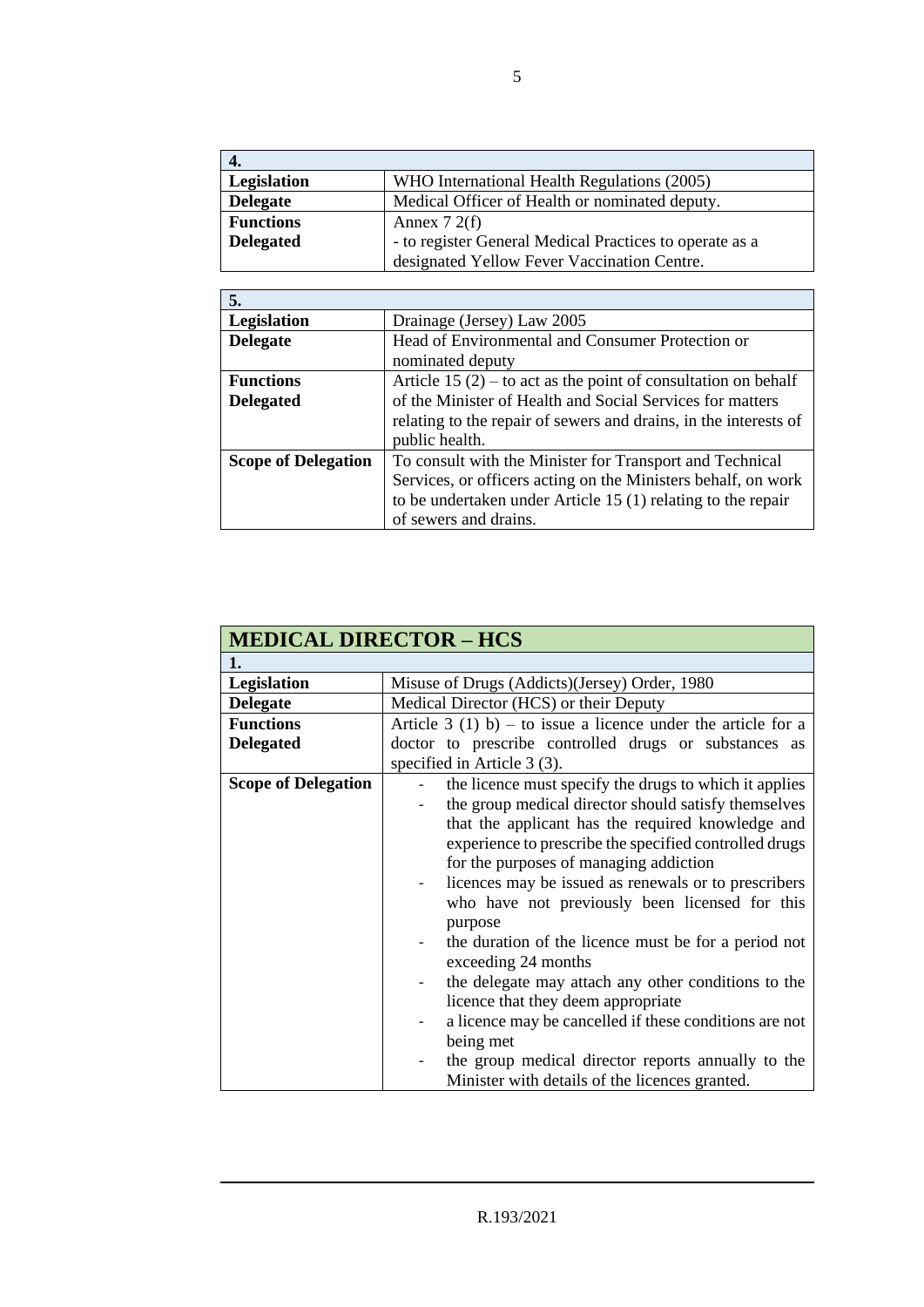| 2.                         |                                                                     |
|----------------------------|---------------------------------------------------------------------|
| Legislation                | Misuse of Drugs (Jersey) Law 1978                                   |
| <b>Delegate</b>            | Medical Director (HCS), their Deputy or the Medical                 |
|                            | Director for Primary Care                                           |
| <b>Functions</b>           | Article 15 (1) (2) – to require a practitioner to furnish           |
| <b>Delegated</b>           | information in regard to specified drugs and to serve a notice      |
|                            | to that effect.                                                     |
| <b>Scope of Delegation</b> | The information required should extend to particulars               |
|                            | specified under the provisions of Article 15 $(1)$ and $(2)$ of the |
|                            | Law, including details of the prescription or supply of drugs,      |
|                            | and details of the practitioners prescribing drugs.                 |

| <b>WOMEN &amp; CHILDREN'S CARE GROUP (HCS)</b> |                                                               |
|------------------------------------------------|---------------------------------------------------------------|
|                                                |                                                               |
| Legislation                                    | Termination of Pregnancy (Jersey) Law 1997                    |
| <b>Delegate</b>                                | Assistant Medical Director for Women & Children or            |
|                                                | nominated deputy                                              |
| <b>Functions Delegated</b>                     | Article 6 (1) (3) – to approve and to maintain a list of      |
|                                                | approved registered medical practitioners for the purposes of |
|                                                | the Law                                                       |

| 2.                         |                                                                                                                                                                                                     |
|----------------------------|-----------------------------------------------------------------------------------------------------------------------------------------------------------------------------------------------------|
| Legislation                | Termination of Pregnancy (Jersey) Law 1997                                                                                                                                                          |
| <b>Delegate</b>            | Assistant Medical Director for Women & Children or                                                                                                                                                  |
|                            | nominated deputy                                                                                                                                                                                    |
| <b>Functions Delegated</b> | Article 6 (2) (3) – to authorise and to maintain a list of<br>approved registered medical practitioners who are authorised<br>to carry out terminations of pregnancy in accordance with the<br>Law. |

| <b>CHIEF PHARMACIST</b>    |                                                                                                                                                                                                                                                                                                                                                                                                                                                                      |
|----------------------------|----------------------------------------------------------------------------------------------------------------------------------------------------------------------------------------------------------------------------------------------------------------------------------------------------------------------------------------------------------------------------------------------------------------------------------------------------------------------|
| 1.                         |                                                                                                                                                                                                                                                                                                                                                                                                                                                                      |
| Legislation                | Misuse of Drugs (Jersey) Law 1978                                                                                                                                                                                                                                                                                                                                                                                                                                    |
| <b>Delegate</b>            | Chief Pharmacist or nominated deputy                                                                                                                                                                                                                                                                                                                                                                                                                                 |
| <b>Functions Delegated</b> | Article 4 (2) (b) – to issue a general licence to permit the<br>importation or exportation of controlled drugs, as specified<br>in the Second Schedule to the Law.<br>The delegate may attach any conditions they deem<br>appropriate.                                                                                                                                                                                                                               |
| <b>Scope of Delegation</b> | Licences are to be issued only to registered pharmacies and<br>the hospital pharmacy department.<br>Licences may be issued as renewals or to registered<br>pharmacies which have not previously been licensed for this<br>purpose.<br>The delegate may not refuse or revoke a licence, which<br>should be considered by the Minister<br>The duration of any licence shall not exceed a period of three<br>years.<br>The delegate may not issue a licence to himself. |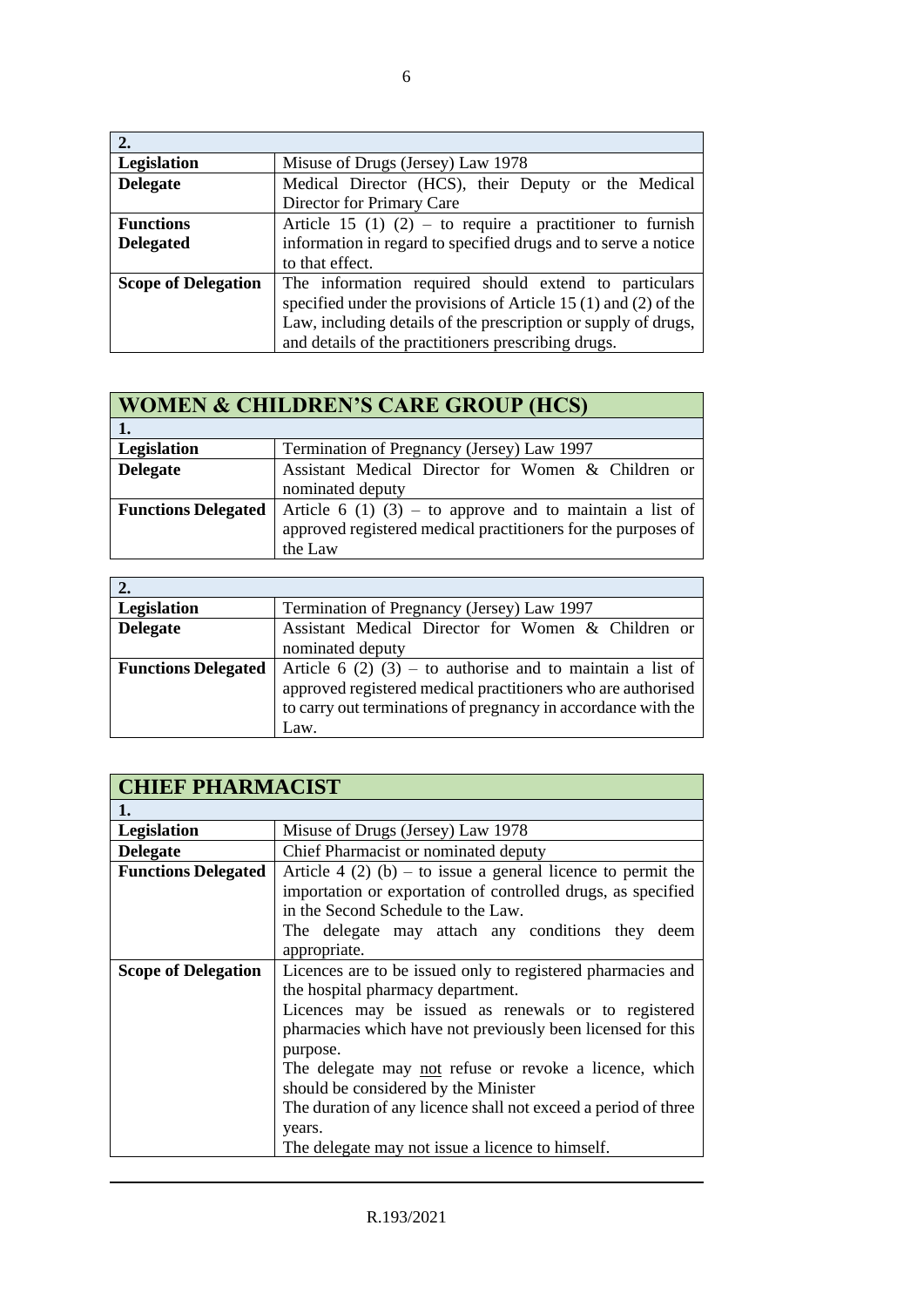| 2.                         |                                                                  |
|----------------------------|------------------------------------------------------------------|
| Legislation                | Misuse of Drugs (Jersey) Law 1978                                |
| <b>Delegate</b>            | Chief Pharmacist or nominated deputy                             |
| <b>Functions Delegated</b> | Article 4 (2) (b) – to issue a licence to permit the importation |
|                            | or exportation of controlled drugs, as specified in the Second   |
|                            | Schedule to the Law.                                             |
|                            | The delegate may attach any conditions they<br>deem              |
|                            | appropriate.                                                     |
| <b>Scope of Delegation</b> | Licences for individuals are to be issued only on the request    |
|                            | of a prescribing doctor (or of a patient with the legality of    |
|                            | importation or exportation verified by the doctor).              |
|                            | Licences for individuals travelling with their prescribed        |
|                            | controlled drugs are to be issued to cover one importation       |
|                            | and/or exportation only (i.e. one return journey).               |
|                            | Any other licence should only cover a single consignment for     |
|                            | either import or export.                                         |

| 3.                         |                                                                 |
|----------------------------|-----------------------------------------------------------------|
| Legislation                | Misuse of Drugs (Jersey) Law 1978                               |
| <b>Delegate</b>            | <b>Chief Pharmacist</b>                                         |
| <b>Functions Delegated</b> | Article 15 (1) $(2)$ – to require a pharmacist or person        |
|                            | conducting a pharmacy business to furnish information in        |
|                            | regard to specified drugs and to serve a notice to that effect. |
| <b>Scope of Delegation</b> | The information required should extend to particulars           |
|                            | specified under the provisions of Article 15 $(1)$ and $(2)$ of |
|                            | the Law, including details of the prescription or supply of     |
|                            | drugs, and details of the practitioners prescribing drugs.      |

| 4.                         |                                                                                                                          |
|----------------------------|--------------------------------------------------------------------------------------------------------------------------|
| Legislation                | Misuse of Drugs (Jersey) Law 1978                                                                                        |
| <b>Delegate</b>            | Chief Pharmacist or nominated deputy                                                                                     |
| <b>Functions Delegated</b> | Article $19(1)$ – to enter premises of a person carrying on a                                                            |
|                            | business as a producer or supplier of any controlled drugs<br>and to demand the production of, and to inspect, any books |
|                            | or documents relating to dealings in any such drugs and to                                                               |
|                            | inspect any stocks of any such drugs.                                                                                    |

| Legislation                | Misuse of Drugs (General Provisions) (Jersey) Order 2009                                                             |
|----------------------------|----------------------------------------------------------------------------------------------------------------------|
| <b>Delegate</b>            | Chief Pharmacist or nominated deputy                                                                                 |
| <b>Functions Delegated</b> | Article $29(2)$ – demand from any person specified in Article<br>29(1) the information provided for in Article 29(2) |
| <b>Scope of Delegation</b> | The information requested is subject to the provisions of                                                            |
|                            | Article $29(3)$ and $29(4)$ .                                                                                        |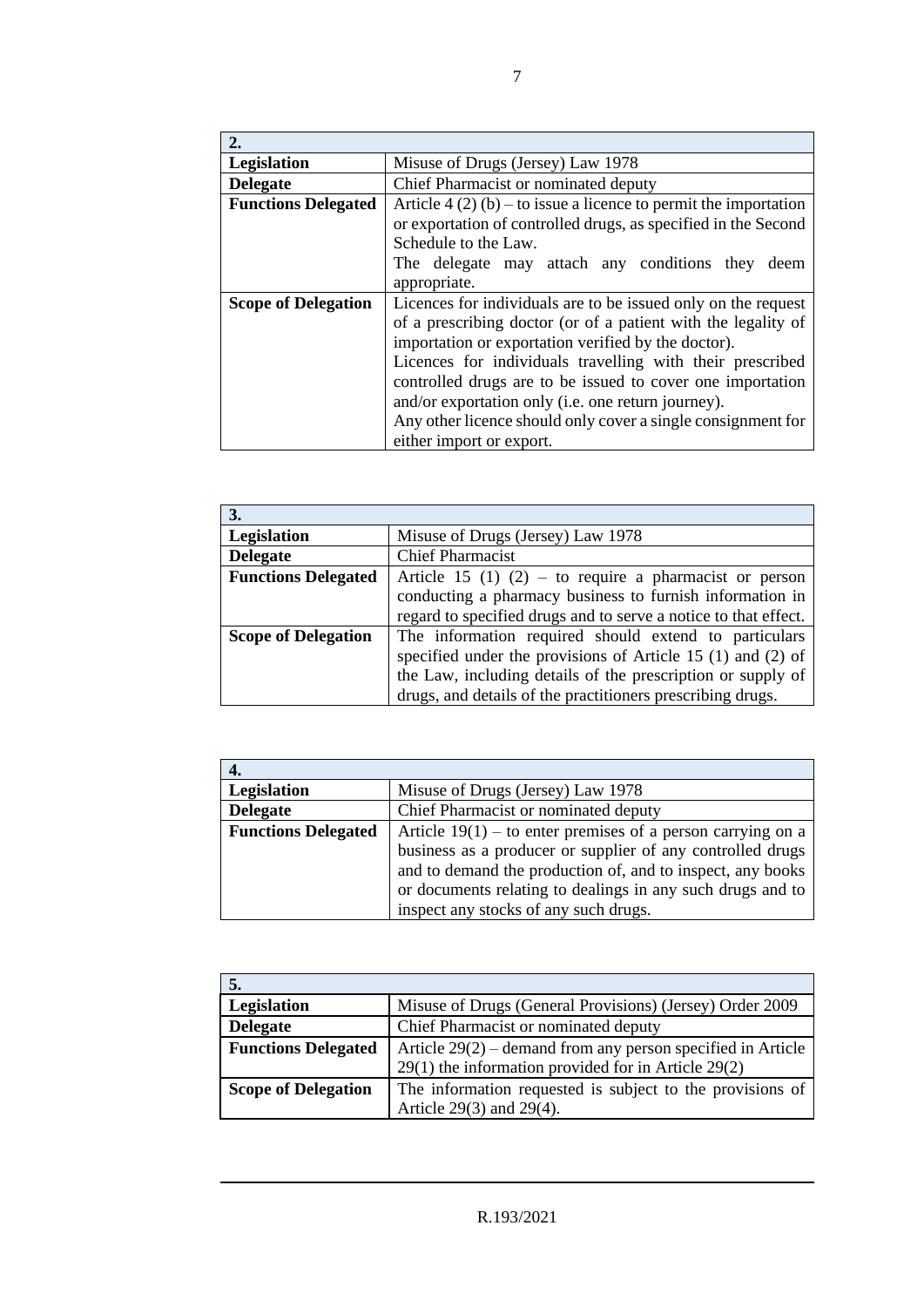| 6.                         |                                                                       |
|----------------------------|-----------------------------------------------------------------------|
| Legislation                | Medicines (Jersey) Law 1995                                           |
| <b>Delegate</b>            | Chief Pharmacist or nominated deputy                                  |
| <b>Functions Delegated</b> | Articles 96 and 97 $-$ to take samples, to take copies of             |
|                            | documents and to seize substances or articles in accordance           |
|                            | with the relevant provisions of Articles 96 $(1)$ , $(2)$ , $(3)$ and |
|                            | 97(1 to 8).                                                           |

| 7.                         |                                                                     |
|----------------------------|---------------------------------------------------------------------|
| Legislation                | Pharmacists and Pharmacy Technicians (Registration)                 |
|                            | (Jersey) Law 2010                                                   |
| <b>Delegate</b>            | Chief Pharmacist or nominated deputy                                |
| <b>Functions</b>           | Article $2 -$ to keep and maintain a register of persons            |
| <b>Delegated</b>           | registered as pharmacists or pharmacy technicians;                  |
|                            | Article $6(1)$ – to register an applicant as a pharmacist;          |
|                            | Article $8 -$ to issue a certificate of registration to a person    |
|                            | registered as a pharmacist;                                         |
|                            | Articles $9(3)$ and $10(1)$ – to cancel a person's registration as  |
|                            | a pharmacist;                                                       |
|                            | Article $17(1)$ – to register an applicant as a pharmacy            |
|                            | technician;                                                         |
|                            | Article $19 -$ to issue a certificate of registration to a person   |
|                            | registered as a pharmacy technician;                                |
|                            | Articles $20(3)$ and $21(1)$ – to cancel a person's registration as |
|                            | a pharmacy technician.                                              |
| <b>Scope of Delegation</b> | To only register a person as a pharmacist if the application        |
|                            | satisfies the provisions of Articles 5 and 6;                       |
|                            | To only register a person as a pharmacy technician if the           |
|                            | application satisfies the provisions of Articles 16 and 17;         |
|                            | To only cancel a person's registration as a pharmacist if the       |
|                            | provisions of either Article 9 or $10(1)$ are satisfied;            |
|                            | To only cancel a person's registration as a pharmacy                |
|                            | technician if the provisions of either Article 20 or $21(1)$ are    |
|                            | satisfied.                                                          |

| 8.                         |                                                               |
|----------------------------|---------------------------------------------------------------|
| Legislation                | Medicines (Health Professionals – Exemption) (Jersey)         |
|                            | Order 2001.                                                   |
| <b>Delegate</b>            | Chair of Health and Community Services Medicines              |
|                            | Governance Committee.                                         |
| <b>Functions Delegated</b> | Article $1(2)$ – to give a direction that a relevant health   |
|                            | professional authorised by the department to do so may sell,  |
|                            | supply or administer a medicinal product other than in        |
|                            | accordance with Articles 51, 52 and 57(2) of the Medicines    |
|                            | (Jersey) Law $1995$ .                                         |
| <b>Scope of Delegation</b> | A direction may only be given in respect of a relevant health |
|                            | professional employed by the Health and Community             |
|                            | Services Department.                                          |
|                            | The details of any direction must be approved by the Health   |
|                            | Community Services Medicines Governance<br>and                |
|                            | Committee.                                                    |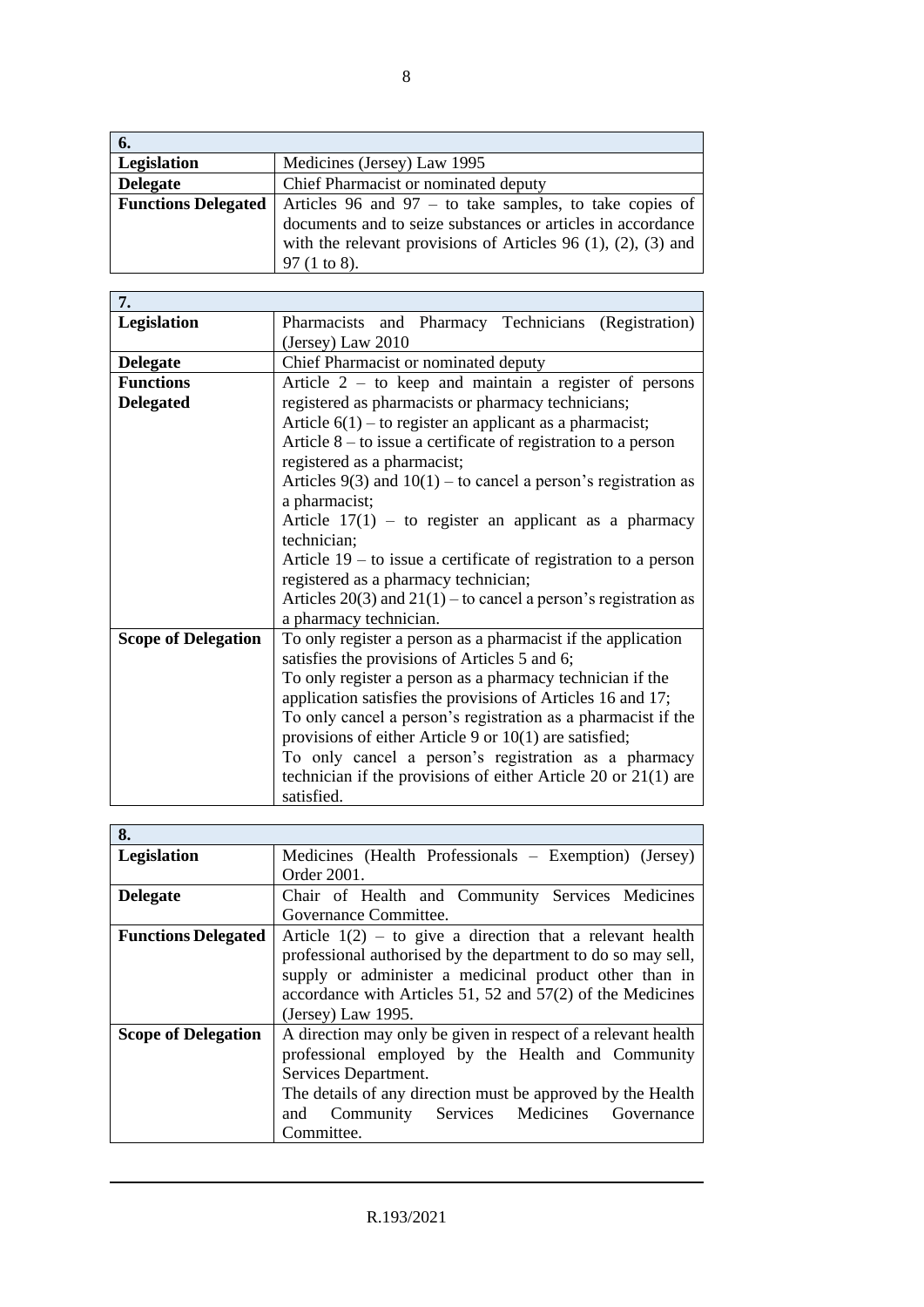| 9.                         |                                                                |
|----------------------------|----------------------------------------------------------------|
| <b>Legislation</b>         | Medicines (Veterinary Drugs) (Jersey) Order 2011               |
| <b>Delegate</b>            | <b>States Veterinary Officer</b>                               |
| <b>Functions Delegated</b> | Article $1(1)$ – to issue an authorisation which permits the   |
|                            | importation of an unlicensed veterinary medicinal product      |
|                            |                                                                |
|                            | The delegate may attach any of the conditions provided for     |
|                            | by Article $1(3)$ or any further conditions as they deem       |
|                            | appropriate                                                    |
|                            |                                                                |
| <b>Scope of Delegation</b> | An authorisation shall only be issued if it appears that there |
|                            | is an urgent need to administer a veterinary drug in the       |
|                            | treatment of animals and there is no suitable veterinary drug  |
|                            | which has a product licence available.                         |
|                            |                                                                |
|                            | The authorisation shall be in writing and shall specify the    |
|                            | drug, and the person or class of persons to which the          |
|                            | authorisation applies.                                         |

| ADULT SOCIAL CARE AND MENTAL HEALTH |                                                                |
|-------------------------------------|----------------------------------------------------------------|
|                                     |                                                                |
| Legislation                         | Mental Health (Jersey) Law 2016                                |
| <b>Delegate</b>                     | Mental Health Law Administrator or their deputy                |
| <b>Functions</b>                    | Article 6 – Authorised Officers                                |
| <b>Delegated</b>                    |                                                                |
| <b>Scope of Delegation</b>          | Article 6 (1) To authorise officers in accordance with article |
|                                     | 6(1) of the Mental Health (Jersey) Law 2016 and Article 2 of   |
|                                     | the Mental Health (Miscellaneous Provisions and Prescribed     |
|                                     | Forms (Jersey) Orders 2018.                                    |

| Legislation                | Mental Health (Jersey) Law 2016                                 |
|----------------------------|-----------------------------------------------------------------|
| <b>Delegate</b>            | Mental Health Law Administrator or their deputy                 |
| <b>Functions</b>           | Article 10 – Nomination of Nearest person                       |
| <b>Delegated</b>           |                                                                 |
| <b>Scope of Delegation</b> | Article 10 (1) b) To receive nominations of nearest person on   |
|                            | behalf of the Minister                                          |
|                            | Article $10(2)$ – To nominate a person as the patient's nearest |
|                            | person on behalf of the Minister.                               |

| 3.                         |                                                            |
|----------------------------|------------------------------------------------------------|
| Legislation                | Mental Health (Jersey) Law 2016                            |
| <b>Delegate</b>            | Mental Health Law Administrator or their deputy            |
| <b>Functions</b>           | Part 3 – Admissions for Assessment and Treatment           |
| <b>Delegated</b>           |                                                            |
| <b>Scope of Delegation</b> | To receive authorisations and recommendations on behalf of |
|                            | Minister from Authorised officers, Approved<br>the         |
|                            | Practitioners and/or Registered Medical Practitioners.     |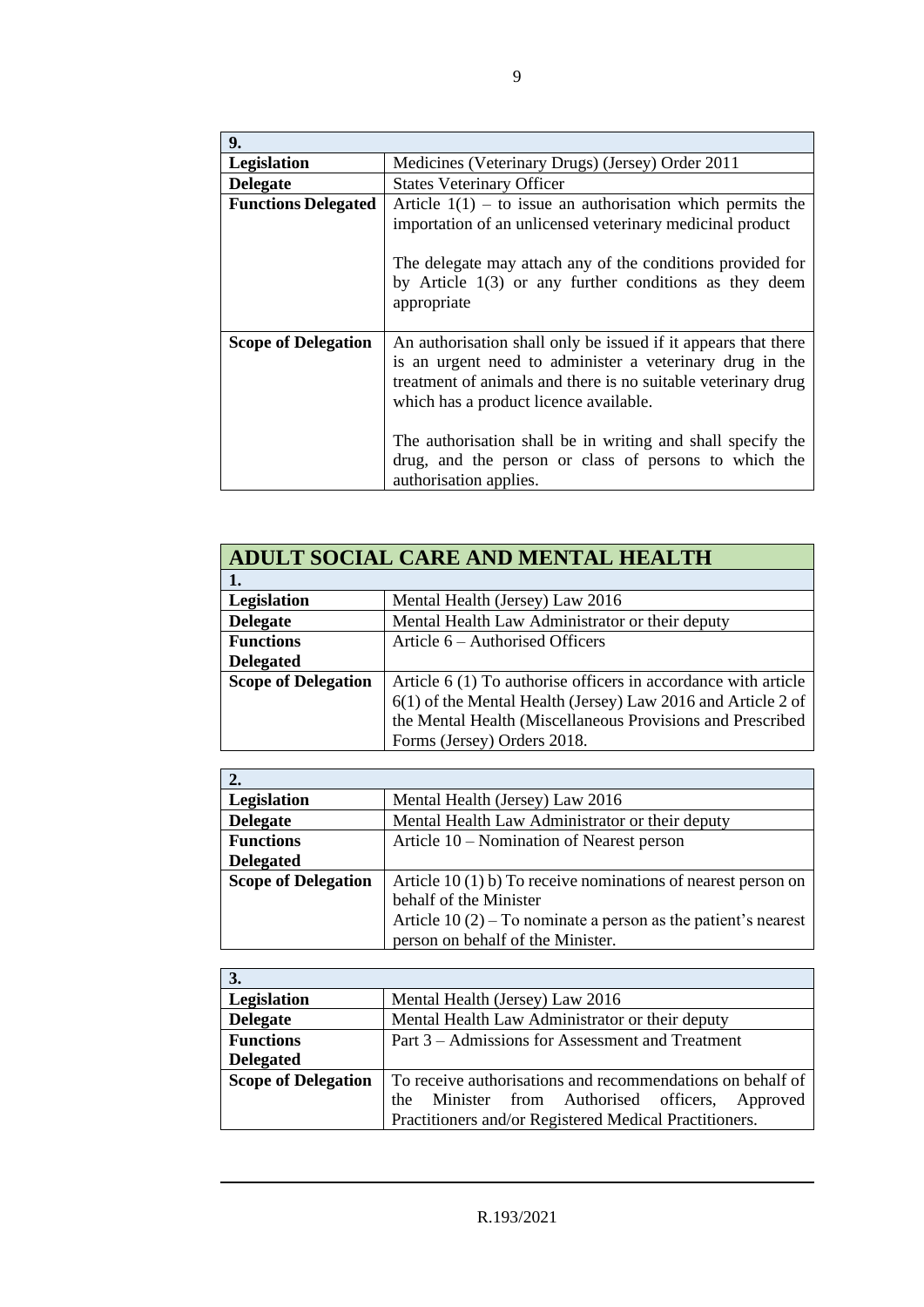| 4.                                   |                                                                                                                                                                                                                                                                                                                                                                                                                                                                       |
|--------------------------------------|-----------------------------------------------------------------------------------------------------------------------------------------------------------------------------------------------------------------------------------------------------------------------------------------------------------------------------------------------------------------------------------------------------------------------------------------------------------------------|
| Legislation                          | Mental Health (Jersey) Law 2016                                                                                                                                                                                                                                                                                                                                                                                                                                       |
| <b>Delegate</b>                      | Mental Health Law Administrator or their deputy                                                                                                                                                                                                                                                                                                                                                                                                                       |
| <b>Functions</b><br><b>Delegated</b> | Article 16 - Approved Practitioners                                                                                                                                                                                                                                                                                                                                                                                                                                   |
| <b>Scope of Delegation</b>           | To approve practitioners in accordance with Article 16 of the<br>Mental Health (Jersey) Law 2016 and article 3 of the Mental<br>Health (Miscellaneous Provisions and Prescribed Forms<br>(Jersey) Orders 2018.                                                                                                                                                                                                                                                        |
|                                      | The delegation includes that part of the Minister's authority<br>to the MHLA to approve registered medical practitioners as<br>approved practitioners for the purposes of being considered<br>eligible for appointment to the Mental Health Review<br>Tribunal Panel.                                                                                                                                                                                                 |
|                                      | [Formerly this was subject to the MHLA only making such<br>approvals to the MHRTP for six months at a time subject to<br>renewal by the MHLA as each case requires, but this<br>requirement was removed as it was recognised that<br>sometimes it is necessary for the Tribunal to have access to<br>local general practitioners with the necessary experience and<br>training in mental health matters.].                                                            |
|                                      | In addition, the MHLA is required, in exercising the<br>Minister's functions in this regard (ie only for the approval<br>of general practitioners as approved practitioners) under<br>Article 16, to impose the following terms and conditions on<br>each approval granted:                                                                                                                                                                                           |
|                                      | The approval of the named registered medical practitioner as<br>an approved practitioner for the purpose of that registered<br>medical practitioner exercising the powers under the 2016<br>Law given to approved practitioners only to the extent of<br>being qualified to be appointed as (and therefore having the<br>authority to discharge the functions of) a medical member of<br>the Mental Health Review Tribunal Panel under article 47 of<br>the 2016 Law. |
|                                      | The requirements as to the approval by the MHLA of<br>practitioners<br>registered<br>medical<br>who<br>are<br>general<br>practitioners, for the purposes of being considered eligible<br>for appointment to the Mental Health Review Tribunal, does<br>not otherwise affect the MHLA's authority to approve<br>registered medical practitioners as approved practitioners<br>under Article 16 of the 2016 Law.                                                        |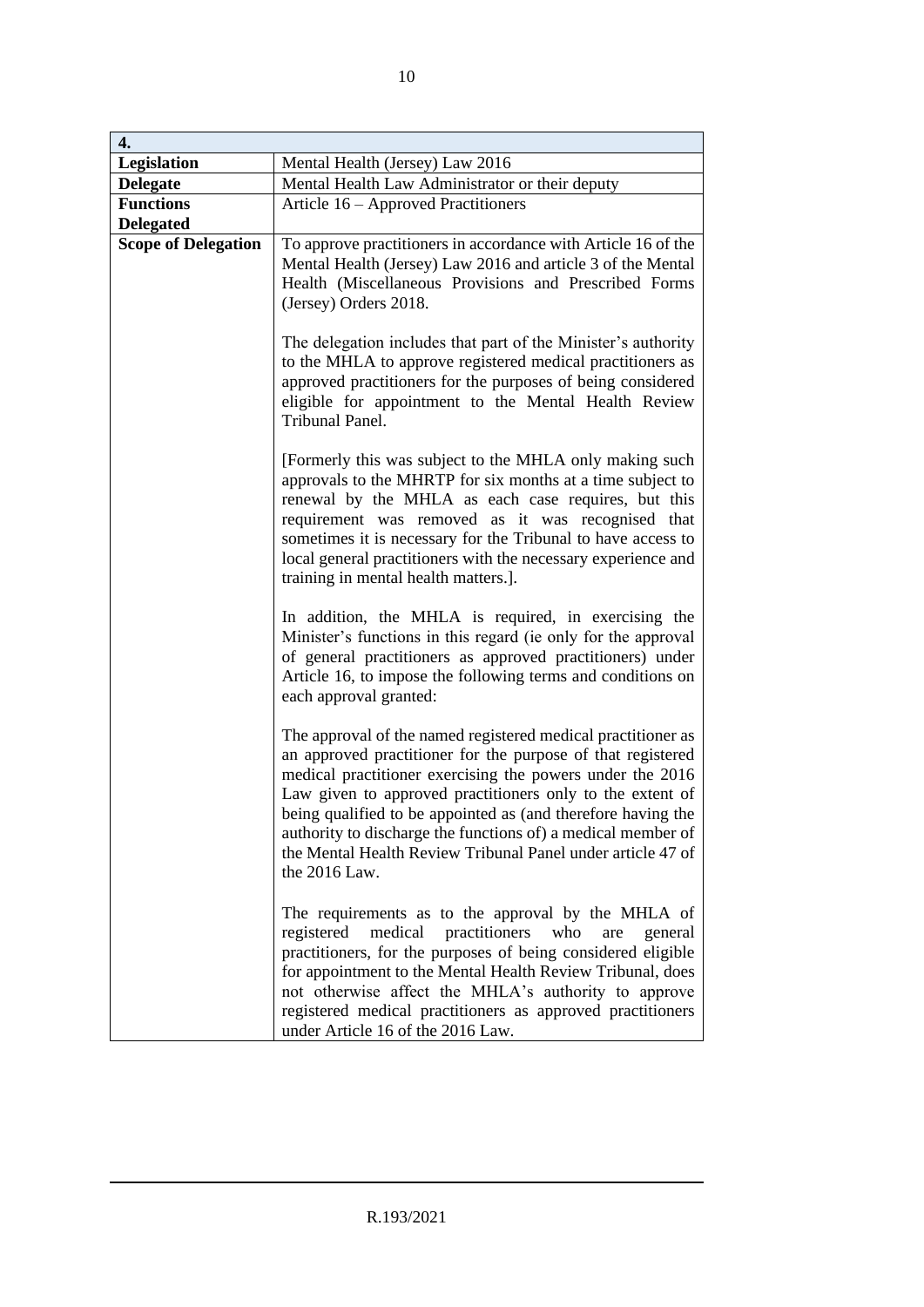| 5.                         |                                                             |
|----------------------------|-------------------------------------------------------------|
| Legislation                | Mental Health (Jersey) Law 2016                             |
| <b>Delegate</b>            | Mental Health Law Administrator or their deputy             |
| <b>Functions</b>           | Article 20 – Effects of Admission Application               |
| <b>Delegated</b>           |                                                             |
| <b>Scope of Delegation</b> | Will receive from the Manager (M) written notification of   |
|                            | the admission of a patient to whom the application relates. |
|                            |                                                             |
|                            | The Mental Health Law Administrator will confirm in         |
|                            | writing to M that the admission application has been duly   |
|                            | made.                                                       |

| 6.                         |                                                               |
|----------------------------|---------------------------------------------------------------|
| <b>Legislation</b>         | Mental Health (Jersey) Law 2016                               |
| <b>Delegate</b>            | Mental Health Law Administrator or their deputy               |
| <b>Functions</b>           | Article 22 – Treatment Authorisation                          |
| <b>Delegated</b>           |                                                               |
| <b>Scope of Delegation</b> | Article 22(4) On behalf of the Minister will receive a report |
|                            | from the Responsible Medical Officer (RMO).                   |
|                            |                                                               |
|                            | Article $22(5)$ a) Will inform the patient and the patient's  |
|                            | nearest person of the recommendations and proposed action     |
|                            | from the RMO report.                                          |

| Legislation                | Mental Health (Jersey) Law 2016                              |
|----------------------------|--------------------------------------------------------------|
| <b>Delegate</b>            | Mental Health Law Administrator or their deputy              |
| <b>Functions</b>           | Article 24 – Leave of absence from approved establishment    |
| <b>Delegated</b>           |                                                              |
| <b>Scope of Delegation</b> | Article 24 (4) On behalf of the Minister will receive notice |
|                            | from the RMO of the granting of leave.                       |

| 8.                         |                                                              |
|----------------------------|--------------------------------------------------------------|
| Legislation                | Mental Health (Jersey) Law 2016                              |
| <b>Delegate</b>            | Mental Health Law Administrator or their deputy              |
| <b>Functions</b>           | Article 26 – Transfer of Patients                            |
| <b>Delegated</b>           |                                                              |
| <b>Scope of Delegation</b> | Article $26(1)$ – Will arrange for the transfer of a patient |
|                            | liable to be detained from one approved establishment to     |
|                            | another.                                                     |

| 9.                         |                                                           |
|----------------------------|-----------------------------------------------------------|
| <b>Legislation</b>         | Mental Health (Jersey) Law 2016                           |
| <b>Delegate</b>            | Mental Health Law Administrator or their deputy           |
| <b>Functions</b>           | Article 27 – Discharge of Patients                        |
| <b>Delegated</b>           |                                                           |
| <b>Scope of Delegation</b> | Article $27(4)$ c) On behalf of the Minister will receive |
|                            | notice in writing from the RMO of the discharge of a      |
|                            | patient who was liable to be detained.                    |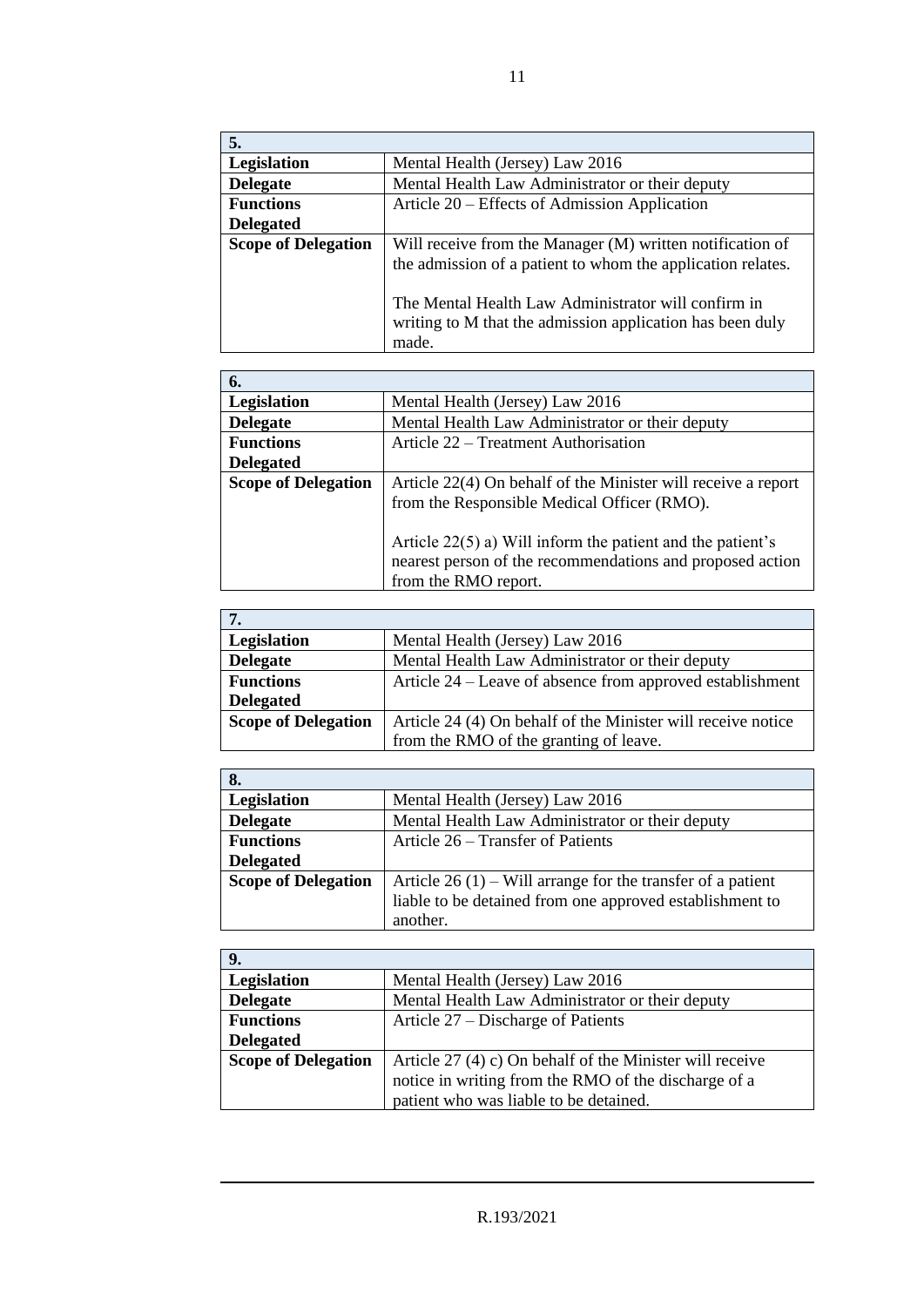| 10.                        |                                                            |
|----------------------------|------------------------------------------------------------|
| Legislation                | Mental Health (Jersey) Law 2016                            |
| <b>Delegate</b>            | Mental Health Law Administrator or their deputy            |
| <b>Functions</b>           | Article 28 – Special provisions; patients absent without   |
| <b>Delegated</b>           | leave                                                      |
| <b>Scope of Delegation</b> | Articles 28 (5) b) and 6) – on behalf of the Minister will |
|                            | receive a report in writing from the RMO.                  |

| 11.                        |                                                            |
|----------------------------|------------------------------------------------------------|
| Legislation                | Mental Health (Jersey) Law 2016                            |
| <b>Delegate</b>            | Mental Health Law Administrator or their deputy            |
| <b>Functions</b>           | Part 4 - Guardianship                                      |
| <b>Delegated</b>           |                                                            |
| <b>Scope of Delegation</b> | Shall receive authorisations and recommendations on behalf |
|                            | of the Minister from Authorised officers, Approved         |
|                            | Practitioners and/or Registered Medical Practitioners.     |

| 12.                        |                                                           |
|----------------------------|-----------------------------------------------------------|
| Legislation                | Mental Health (Jersey) Law 2016                           |
| <b>Delegate</b>            | Mental Health Law Administrator or their deputy           |
| <b>Functions</b>           | Article 33 – Duration of Guardianship                     |
| <b>Delegated</b>           |                                                           |
| <b>Scope of Delegation</b> | Articles 33 (4) and 5) – will receive the report from the |
|                            | RMO on behalf of the Minister and inform the patient and  |
|                            | nearest person of the recommendations and actions.        |

| 13.                        |                                                          |
|----------------------------|----------------------------------------------------------|
| Legislation                | Mental Health (Jersey) Law 2016                          |
| <b>Delegate</b>            | Mental Health Law Administrator or their deputy          |
| <b>Functions</b>           | Article 38 – Interpretation and application of Part 6    |
| <b>Delegated</b>           |                                                          |
| <b>Scope of Delegation</b> | Article 38 (3) c) – Will approve Second Opinion Approved |
|                            | Doctors on behalf of the Minister.                       |

| 14.                        |                                                               |
|----------------------------|---------------------------------------------------------------|
| Legislation                | Mental Health (Jersey) Law 2016                               |
| <b>Delegate</b>            | Mental Health Law Administrator or their deputy               |
| <b>Functions</b>           | Article $78$ – Information to be given to patients            |
| <b>Delegated</b>           |                                                               |
| <b>Scope of Delegation</b> | Article 78 (1) – when appropriate, as soon as possible after  |
|                            | the detention or guardianship commences inform patients of    |
|                            | their rights as described in Article 78 $(1)$                 |
|                            | Article 78 $(2)$ – when appropriate inform the nearest person |
|                            | of the same information of the patient's rights as described  |
|                            | in Article $78(1)$ .                                          |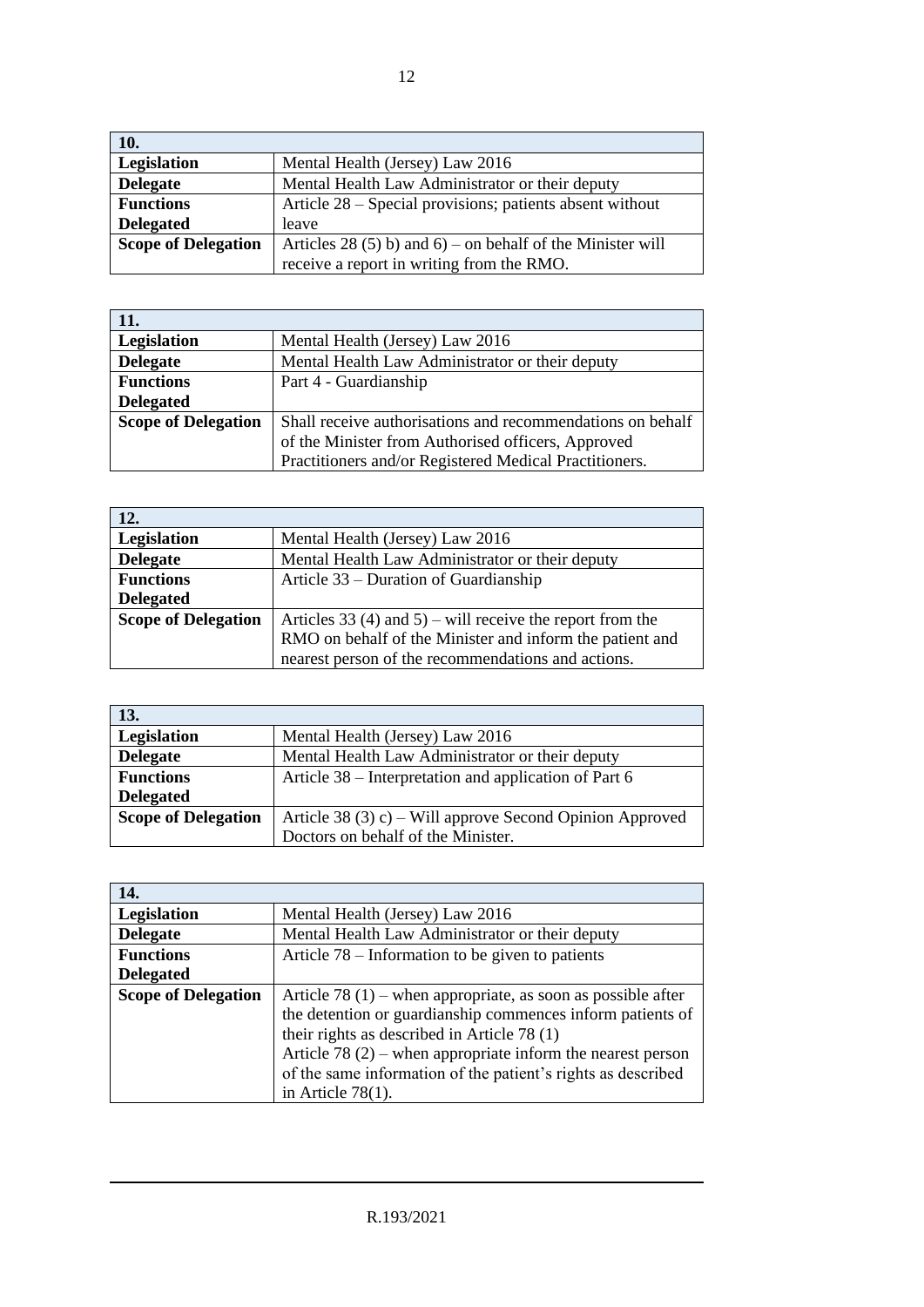| 15.                        |                                                      |
|----------------------------|------------------------------------------------------|
| <b>Legislation</b>         | Capacity and Self-Determination (Jersey) Law 2016    |
| <b>Delegate</b>            | Capacity and Self-Determination Law Administrator or |
|                            | their deputy                                         |
| <b>Functions</b>           | Article $37(3)$ – Designating a 'relevant place'     |
| <b>Delegated</b>           |                                                      |
| <b>Scope of Delegation</b> | To designate a 'relevant place'.                     |

| 16.                        |                                                           |
|----------------------------|-----------------------------------------------------------|
| Legislation                | Capacity and Self-Determination (Jersey) Law 2016         |
| <b>Delegate</b>            | Capacity and Self-Determination Law Administrator or      |
|                            | their deputy                                              |
| <b>Functions</b>           | Article $40(1)$ a)                                        |
| <b>Delegated</b>           | Arrangements to be made by Minister: designation of       |
|                            | assessors                                                 |
| <b>Scope of Delegation</b> | To designate registered persons to act as assessors under |
|                            | Part 5 and maintain a register of persons so designated.  |
|                            |                                                           |

| 17.                        |                                                            |
|----------------------------|------------------------------------------------------------|
| Legislation                | Capacity and Self-Determination (Jersey) Law 2016          |
| <b>Delegate</b>            | Capacity and Self-Determination Law Administrator or       |
|                            | their deputy                                               |
| <b>Functions</b>           | Article 41                                                 |
| <b>Delegated</b>           | Arrangements to be made by Minister: requirement for       |
|                            | authorisation                                              |
| <b>Scope of Delegation</b> | To appoint a person to carry out assessments in accordance |
|                            | with Articles 43 to 46.                                    |

| 18.                        |                                                           |
|----------------------------|-----------------------------------------------------------|
| Legislation                | Capacity and Self-Determination (Jersey) Law 2016         |
| <b>Delegate</b>            | Capacity and Self-Determination Law Administrator or      |
|                            | their deputy                                              |
| <b>Functions</b>           | Article $42$ – Urgent authorisations                      |
| <b>Delegated</b>           |                                                           |
| <b>Scope of Delegation</b> | To receive applications made under this article and give  |
|                            | notice in writing of the terms and conditions (if any) in |
|                            | which an urgent authorisation is granted.                 |

| 19.                        |                                                       |
|----------------------------|-------------------------------------------------------|
| Legislation                | Capacity and Self-Determination (Jersey) Law 2016     |
| <b>Delegate</b>            | Capacity and Self-Determination Law Administrator or  |
|                            | their deputy                                          |
| <b>Functions</b>           | Article 43 – Request for assessment                   |
| <b>Delegated</b>           |                                                       |
| <b>Scope of Delegation</b> | To receive requests for assessment in accordance with |
|                            | Article 43.                                           |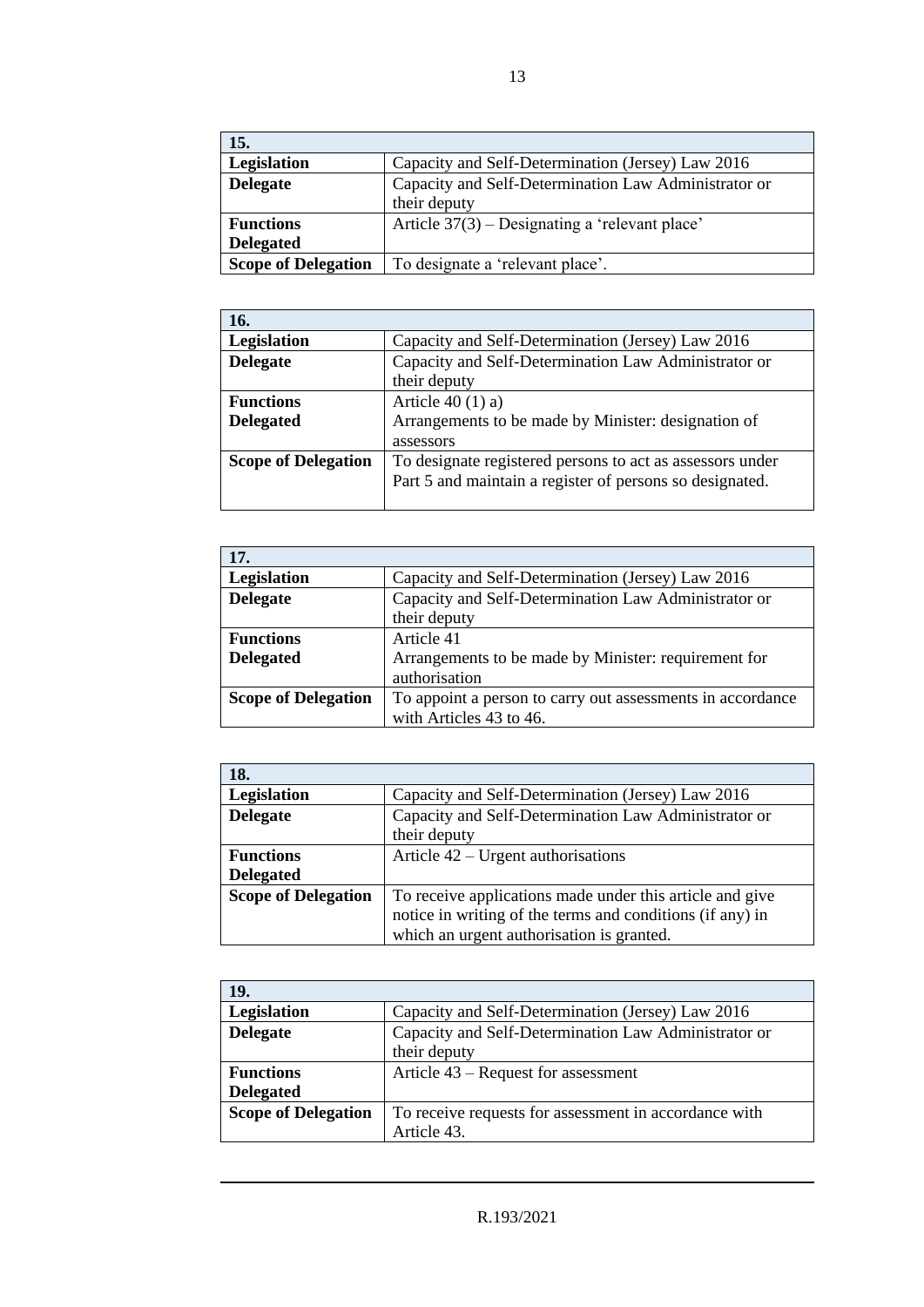| 20.                        |                                                              |
|----------------------------|--------------------------------------------------------------|
| Legislation                | Capacity and Self-Determination (Jersey) Law 2016            |
| <b>Delegate</b>            | Capacity and Self-Determination Law Administrator or         |
|                            | their deputy                                                 |
| <b>Functions</b>           | Article 44 – Manner of assessment                            |
| <b>Delegated</b>           |                                                              |
| <b>Scope of Delegation</b> | To designate registered medical practitioners to act for the |
|                            | purposes of Article 44 (2) b), and maintain a register of    |
|                            | persons so designated.                                       |

| 21.                        |                                                          |
|----------------------------|----------------------------------------------------------|
| Legislation                | Capacity and Self-Determination (Jersey) Law 2016        |
| <b>Delegate</b>            | Capacity and Self-Determination Law Administrator or     |
|                            | their deputy                                             |
| <b>Functions</b>           | Article 45 – Report of assessment                        |
| <b>Delegated</b>           |                                                          |
| <b>Scope of Delegation</b> | To receive from the assessor reports of an assessment in |
|                            | accordance with Article $45(2)$ to $(6)$ .               |

| 22.                        |                                                           |
|----------------------------|-----------------------------------------------------------|
| Legislation                | Capacity and Self-Determination (Jersey) Law 2016         |
| <b>Delegate</b>            | Capacity and Self-Determination Law Administrator or      |
|                            | their deputy                                              |
| <b>Functions</b>           | Article $46$ – Effect of report                           |
| <b>Delegated</b>           |                                                           |
| <b>Scope of Delegation</b> | To deal with requests for fresh assessments or reviews of |
|                            | assessments in accordance with Article 46 (1).            |

| 23.                        |                                                               |
|----------------------------|---------------------------------------------------------------|
| Legislation                | Capacity and Self-Determination (Jersey) Law 2016             |
| <b>Delegate</b>            | Capacity and Self-Determination Law Administrator or          |
|                            | their deputy                                                  |
| <b>Functions</b>           | Article 47 – Record of assessments etc                        |
| <b>Delegated</b>           |                                                               |
| <b>Scope of Delegation</b> | To keep a record of all assessments carried out, and all      |
|                            | authorisations granted, under this Part, together with copies |
|                            | of reports of all such assessments.                           |

| 24.                        |                                                             |
|----------------------------|-------------------------------------------------------------|
| Legislation                | Capacity and Self-Determination (Jersey) Law 2016           |
| <b>Delegate</b>            | Capacity and Self-Determination Law Administrator or        |
|                            | their deputy                                                |
| <b>Functions</b>           | Article 48 – Standard authorisations                        |
| <b>Delegated</b>           |                                                             |
| <b>Scope of Delegation</b> | To authorise the imposition of significant restrictions and |
|                            | give notice in writing of the authorisation to the assessor |
|                            | and Manager in accordance with this Article.                |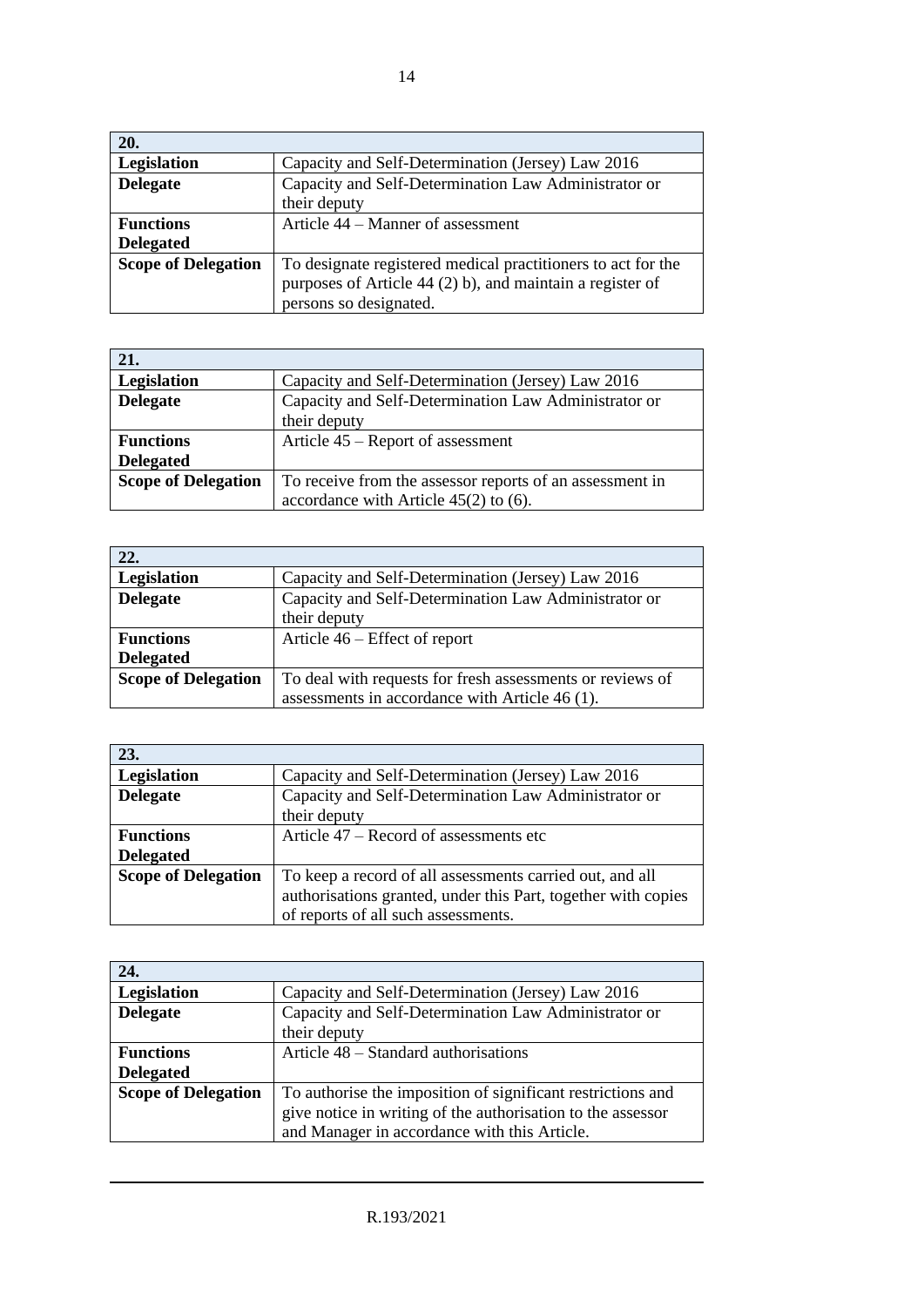| 25.                        |                                                              |
|----------------------------|--------------------------------------------------------------|
| Legislation                | Capacity and Self-Determination (Jersey) Law 2016            |
| <b>Delegate</b>            | Capacity and Self-Determination Law Administrator or         |
|                            | their deputy                                                 |
| <b>Functions</b>           | Article 49 – Rectification etc of reports and                |
| <b>Delegated</b>           | recommendations                                              |
| <b>Scope of Delegation</b> | To rectify errors or defects in reports as necessary or give |
|                            | notice in writing to the assessor and Manager if a           |
|                            | recommendation in any report of an assessment is             |
|                            | insufficient to warrant the imposition of a significant      |
|                            | restriction on P's liberty in accordance with this Article.  |

| 26.                        |                                                           |
|----------------------------|-----------------------------------------------------------|
| Legislation                | Capacity and Self-Determination (Jersey) Law 2016         |
| <b>Delegate</b>            | Capacity and Self-Determination Law Administrator or      |
|                            | their deputy                                              |
| <b>Functions</b>           | Article $51 -$ Advocates to be appointed                  |
| <b>Delegated</b>           |                                                           |
| <b>Scope of Delegation</b> | To nominate an independent capacity advocate to represent |
|                            | P in accordance with this Article.                        |

| 27.                        |                                                               |
|----------------------------|---------------------------------------------------------------|
| Legislation                | Capacity and Self-Determination (Jersey) Law 2016             |
| <b>Delegate</b>            | Capacity and Self-Determination Law Administrator or          |
|                            | their deputy                                                  |
| <b>Functions</b>           | Article 52 – Renewal of standard authorisation                |
| <b>Delegated</b>           |                                                               |
| <b>Scope of Delegation</b> | To receive requests for renewal in accordance with Article    |
|                            | $52(3)$ .                                                     |
|                            | To appoint an assessor to carry out a further assessment of P |
|                            | following the receipt of a request duly made under Article    |
|                            | $52(3)$ .                                                     |
|                            | And further, to renew the standard authorisation if satisfied |
|                            | that it is appropriate in accordance with any fresh           |
|                            | recommendation made by the assessor under Article 45(2)       |
|                            | e).                                                           |

| 28.                        |                                                             |
|----------------------------|-------------------------------------------------------------|
| Legislation                | Capacity and Self-Determination (Jersey) Law 2016           |
| <b>Delegate</b>            | Capacity and Self-Determination Law Administrator or        |
|                            | their deputy                                                |
| <b>Functions</b>           | Article 54 – Continuity of authorization: changes of place  |
| <b>Delegated</b>           | and in management                                           |
| <b>Scope of Delegation</b> | To receive notification where P is to be moved from the     |
|                            | relevant place to which an authorisation relates to another |
|                            | relevant place and direct in accordance with this Article.  |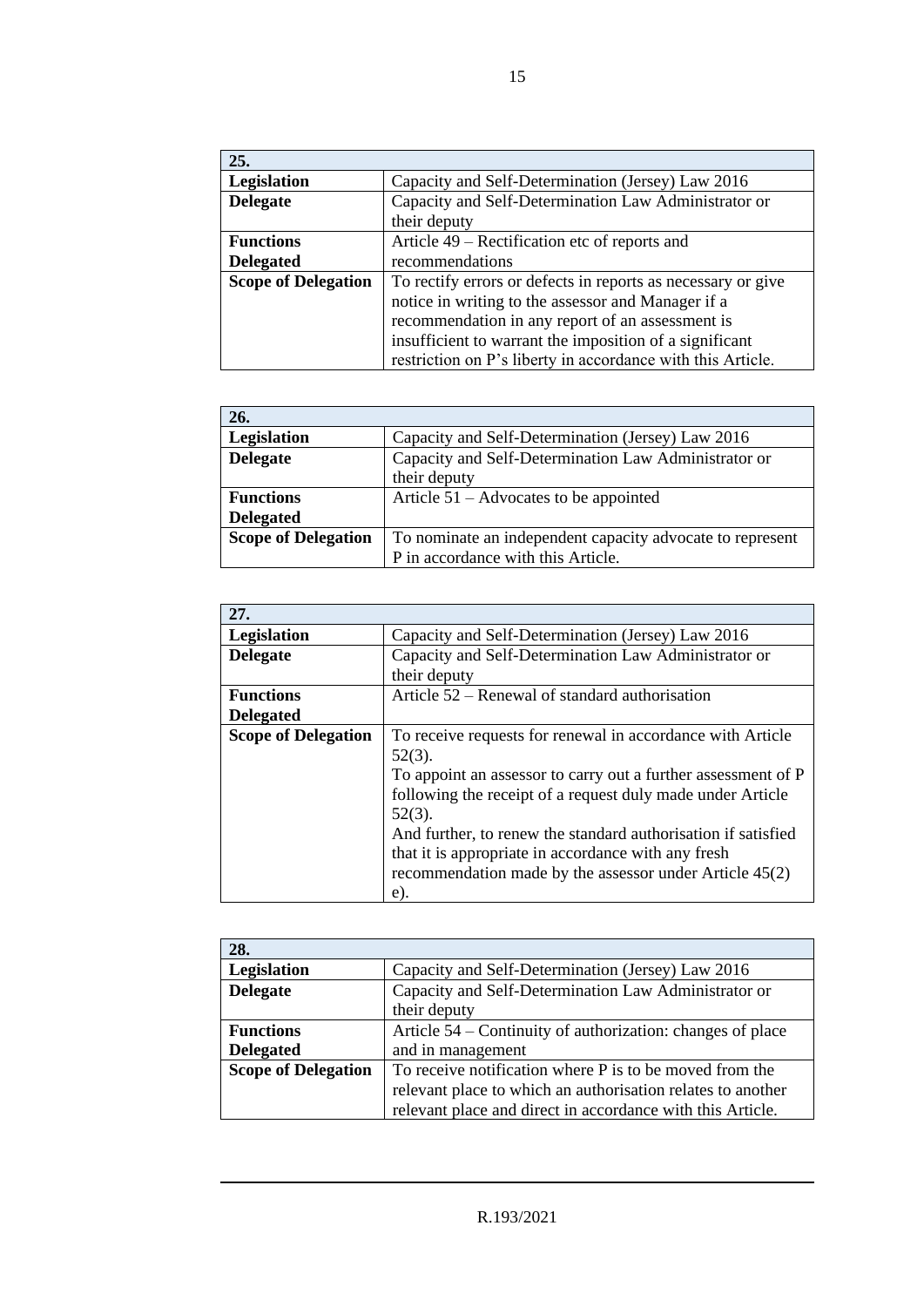| 29.                        |                                                            |
|----------------------------|------------------------------------------------------------|
| Legislation                | Capacity and Self-Determination (Jersey) Law 2016          |
| <b>Delegate</b>            | Capacity and Self-Determination Law Administrator or       |
|                            | their deputy                                               |
| <b>Functions</b>           | Article 55 – Review of authorisations by Tribunal          |
| <b>Delegated</b>           |                                                            |
| <b>Scope of Delegation</b> | Request for a review of an authorisation be made by the    |
|                            | Tribunal where appropriate, on behalf of the Minister.     |
|                            |                                                            |
|                            | To deal with any orders made by the Tribunal under Article |
|                            | $55(6)$ .                                                  |

| 30.                        |                                                              |
|----------------------------|--------------------------------------------------------------|
| Legislation                | Capacity and Self-Determination (Jersey) Law 2016            |
| <b>Delegate</b>            | Capacity and Self-Determination Law Administrator or         |
|                            | their deputy                                                 |
| <b>Functions</b>           | Article 56 – Monitoring of authorisations                    |
| <b>Delegated</b>           |                                                              |
| <b>Scope of Delegation</b> | To review, audit and direct managers of relevant places in   |
|                            | the application and use of authorisations; and the operation |
|                            | of significant restrictions on liberty authorised by them as |
|                            | necessary on behalf of the Minister.                         |

| <b>STATES OF JERSEY LAW 2005</b> |                                                                                                                                                 |  |
|----------------------------------|-------------------------------------------------------------------------------------------------------------------------------------------------|--|
|                                  |                                                                                                                                                 |  |
| Legislation                      | States of Jersey Law 2005                                                                                                                       |  |
| <b>Delegate</b>                  | Director General HCS                                                                                                                            |  |
| <b>Functions</b>                 | Article $26(1)(c)(i)$                                                                                                                           |  |
| <b>Delegated</b>                 |                                                                                                                                                 |  |
| <b>Scope of Delegation</b>       | The power to enter into contracts up to the value of $\text{\pounds}10$<br>million to the Director General who can make further<br>delegations. |  |

| 2.                         |                                                        |  |
|----------------------------|--------------------------------------------------------|--|
| Legislation                | States of Jersey Law 2005                              |  |
| <b>Delegate</b>            | Director General HCS                                   |  |
| <b>Functions</b>           | Article $26(1)(c)(i)$                                  |  |
| <b>Delegated</b>           |                                                        |  |
| <b>Scope of Delegation</b> | The power to administer payments from Health and       |  |
|                            | Community Services' gift funds up to the value of £0.1 |  |
|                            | million previously authorised by the Minister.         |  |

| 3.                         |                                                |  |
|----------------------------|------------------------------------------------|--|
| Legislation                | States of Jersey Law 2005                      |  |
| <b>Delegate</b>            | Director General – Infrastructure, Housing and |  |
|                            | Environment Department – and subordinate staff |  |
| <b>Functions</b>           | Article 28                                     |  |
| <b>Delegated</b>           |                                                |  |
| <b>Scope of Delegation</b> | The powers required to administer the Covid-19 |  |
|                            | (Construction Work) (Jersey) Order 2020.       |  |